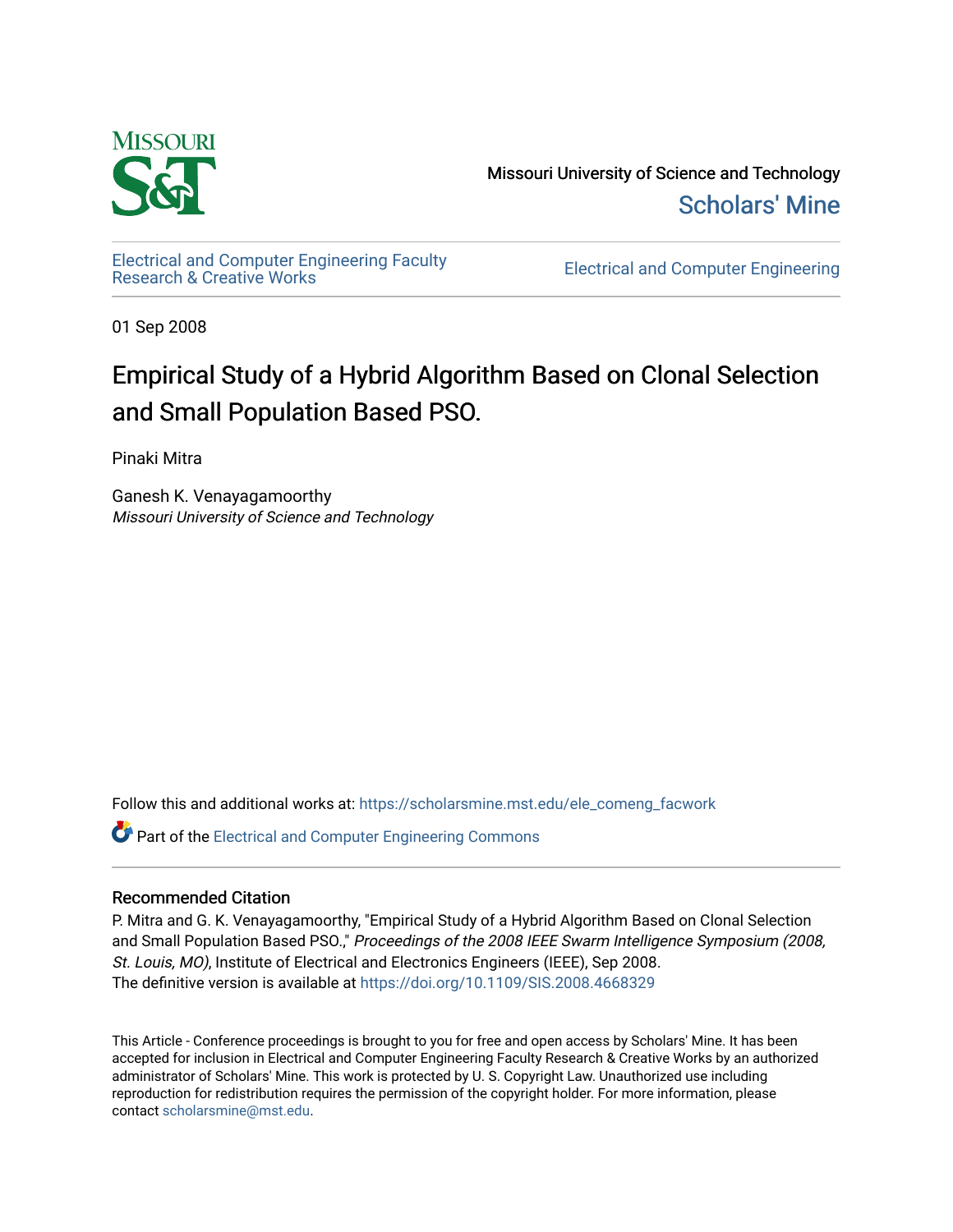# **Empirical Study of a Hybrid Algorithm Based on Clonal Selection and Small Population Based PSO**

Pinaki Mitra, *Student Member, IEEE*, Ganesh K. Venayagamoorthy, *Senior Member, IEEE*

*Abstract***— In this paper, a hybrid algorithm, based on Clonal Selection Algorithm (CSA) and Small Population Based Particle Swarm Optimization (SPPSO) is introduced. The performance of this new algorithm (CS<sup>2</sup>P 2 SO) is observed for four well known benchmark functions. The SPPSO is a variant of conventional PSO (CPSO), introduced by the second author of this paper, where a very small number of initial particles are used and after a few iterations, the best particle is kept and the rest are replaced by the same number of regenerated particles. On the other hand, CSA belongs to the family of Artificial Immune System (AIS). It is an evolutionary algorithm, where, during evolution, the antibodies which can recognize the antigens proliferate by cloning. With the hybridization of these two algorithms, the strength of CPSO is enhanced to a great extent. The concept of SPPSO helps to find the optimum solution with less memory requirement and the concept of CSA increases the exploration capability and reduces the chances of convergence to local minima. The test results show that CS<sup>2</sup>P 2 SO performs better than CPSO and SPPSO for the Sphere, Rosenbrock's, Rastrigin's and Griewank's functions.** 

#### I. INTRODUCTION

ARTICLE Swarm Optimization (PSO) has been shown **PARTICLE** Swarm Optimization (PSO) has been shown to have great potential for solving single and multiobjective optimization problems [1]. It is a simple, flexible and well balanced algorithm for carrying out local and global search processes. Here, a group of particles, called a swarm, move in a multi-dimensional search space to find out the global best solution. As the number of particles in the swarm increases, the convergence to a global solution is more and more ensured. The reason is, higher the number of particles, the greater the exploration of the search space. But, as the number of particles increases, the memory requirement for the algorithm also increases which is often not permissible in the real world application of the algorithm with digital signal processors or microcontrollers, etc. Again, if within the first few iterations, one of the particles moves very close to a local minima and none are close to the global minima, there is a chance that the entire swarm is misguided to converge to that local minima. This kind of situation frequently happens

Manuscript received June 15, 2008. This work was supported in part by the National Science Foundation, USA under the NSF CAREER grant # ECCS 0348221.

Pinaki Mitra is with Real-Time Power and Intelligent Systems Laboratory, ECE Department, Missouri University of Science and Technology, Rolla, MO 65401, USA (phone: 609-384-1302; e-mail: pm33d@mst.edu).

Ganesh K. Venayagamoorthy is with Real-Time Power and Intelligent Systems Laboratory, ECE Department, Missouri University of Science and Technology, Rolla, MO 65401, USA (e-mail: *gkumar@ieee.org*).

for the functions with a large number of local minima. In order to get rid of these two problems, SPPSO algorithm was proposed in [2] and [3]. The concept of SPPSO is to start with a small number of particles and after a few iterations, replace all the particles except the global best with same number of regenerated particles. In this method, since the PSO runs with a very small number of particles, the memory requirement is reduced a lot. Also, since after few iteration a new set of particles are introduced, the chance of fixation to a local minima decreases.

To further improve the exploration capability of the SPPSO algorithm, which is very much essential for the functions having multiple closely-located local minima, this paper proposes a modified version of SPPSO in conjunction with the Clonal Selection Algorithm (CSA). CSA belongs to the family of Artificial Immune System (AIS). AIS is a computational intelligence paradigm inspired by the natural immune system of human body [4]. Cloning and mutation are the two most vital steps of CSA, which make the exploration potential of CSA very high. Few attempts have already been made by the researchers to amalgamate PSO with CSA. In [4], CSA is used on the global best particles of a certain number of generations stored in memory. Therefore, this process also needs a large memory. In [5], a target oriented mutation is proposed, where the mutation process resembles the velocity update equation of PSO. This process is rather a variant of CSA and is not related to the swarm intelligence techniques directly. In [6], a hybrid algorithm was proposed, where half of the population was going through a position and velocity update process like the PSO and rest half of the population was following CSA simultaneously. But, in this paper, CSA is used during the regeneration process of a modified SPPSO algorithm. With this application, the memory requirements as well as the chances of convergence to local minima are reduced to a large extent. The proposed algorithm is referred to as  $CS<sup>2</sup>P<sup>2</sup>SO$  by the authors.

The rest of the paper is organized as follows: Section II describes the PSO, SPPSO and the proposed  $CS<sup>2</sup>P<sup>2</sup>SO$ algorithms in detail. Section III describes the benchmark functions used in this paper. The experimental settings are presented in Section IV. A comparative study of the performances of these three algorithms is presented in Section V. Finally, conclusions are drawn in Section VI.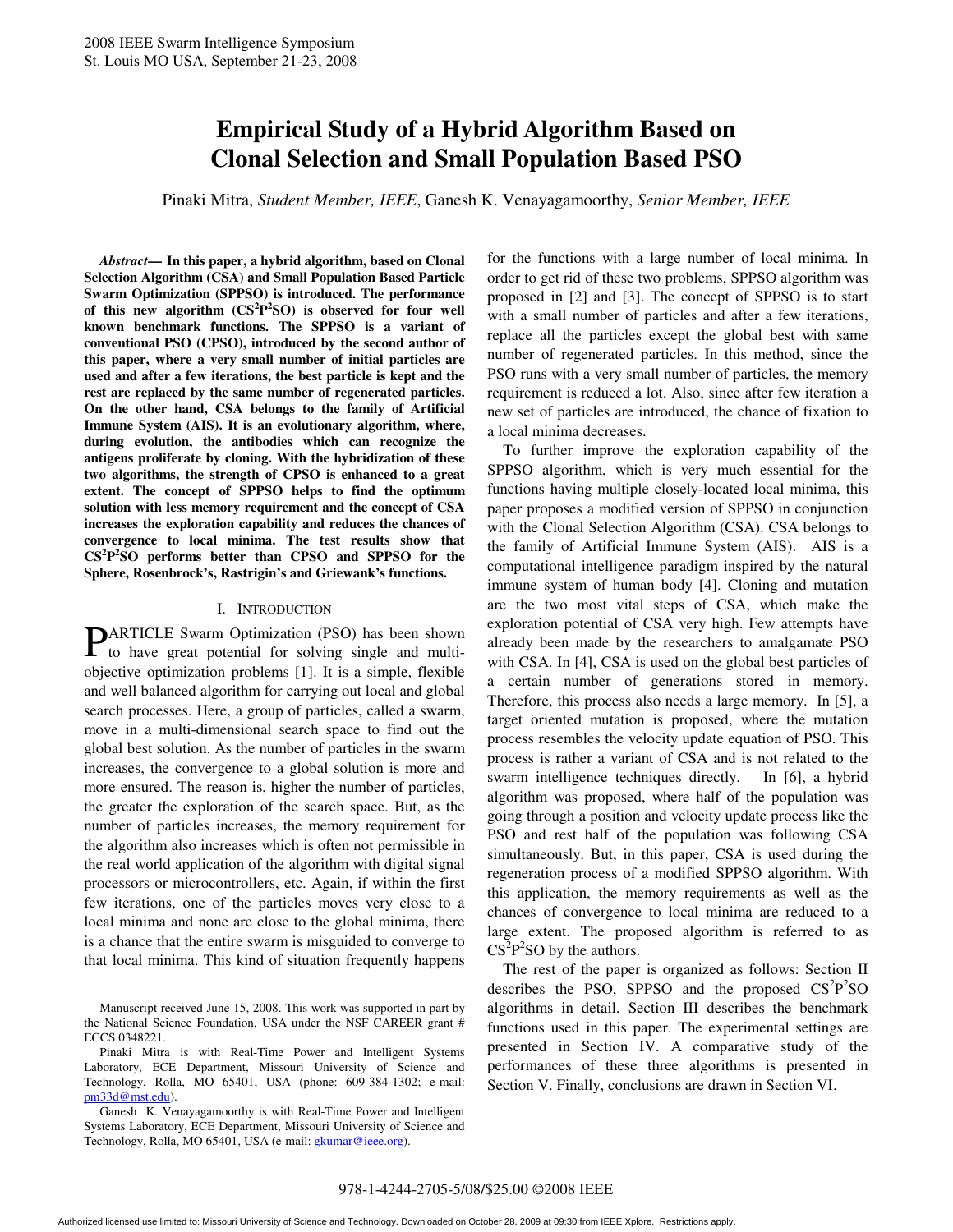#### II. THREE VARIANTS OF PSO

#### *A. Conventional Particle Swarm Optimization (CPSO)*

Particle swarm optimization is a population based search algorithm which aims to replicate the motion of flock of birds and school of fishes [7], [8]. A swarm is considered to be a collection of particles, where each particle represents a potential solution to the problem. The particle changes its position within the swarm based on the experience and knowledge of its neighbors. Basically it 'flies' over the search space to find the optimal solution [8], [9].

Initially a population of random solutions is considered. A random velocity is also assigned to each individual particle with which they start flying within the search space. Also, each particle has a memory which keeps track of the previous best position of the particle and the corresponding fitness. This previous best value is called '*pbest*'. There is another value called '*gbest*', which is the best value of all the '*pbest*' values of the particles in the swarm. The fundamental concept of the PSO technique is that the particles always accelerate towards their '*pbest*' and '*gbest*' positions at each time step. Fig. 1 demonstrates the concept of PSO where,

- a)  $x_{id}(k)$  is the current position of  $i^{th}$  particle with *d* dimensions at instant *k*.
- b)  $x_{id}(k+1)$  is the position of  $i^{th}$  particle with d dimensions at instant *(k+1)*.
- c)  $v_{id}(k)$  is the initial velocity of the *i*<sup>th</sup> particle with *d* dimensions at instant k.
- d)  $v_{id}(k+1)$  is the initial velocity of the *i*<sup>th</sup> particle with *d* dimensions at instant *(k+1).*
- e) *w* is the inertia weight which stands for the tendency of the particle to maintain its previous position.
- f)  $c<sub>1</sub>$  is the cognitive acceleration constant, which stands for the particles' tendency to move towards its '*pbest*' position.
- g)  $c_2$  is the social acceleration constant which represents the tendency of the particle to move towards the '*gbest*' position.

The velocity and the position of the particle are updated according to the following equations. The velocity of the *i th* particle of *d* dimension is given by:

$$
v_{id}(k+1) = w \cdot v_{id}(k) + c_1 \cdot rand_1 \cdot (p_{best\_id}(k) - x_{id}(k)) + c_2 \cdot rand_2 \cdot (g_{best\_id}(k) - x_{id}(k))
$$
(1)

The position vector of the  $i^{th}$  particle of *d* dimension is updated as follows:

$$
x_{id}(k+1) = x_{id}(k) + v_{id}(k+1)
$$
\n(2)



Fig.1. Concept of changing a particle's position in two dimension [10]

## *B. Small Population Based Particle Swarm Optimization (SPPSO)*

It is a variant of PSO algorithm. This is different from CPSO in two respects. First, a very small number of initial populations compared to CPSO are used in this algorithm. The number of particles in SPPSO can be below 5. Secondly, after *I* number of iterations, all the particles except the *gbest* particle are replaced by randomly generated new particles. The *pbest* positions are also retained and are carried over to the next *I* iterations. Since after each *I* iterations, new set of particles are generated, this algorithm behaves as good as a large population based PSO with a very small memory requirement.

In this paper, a modification is introduced in the concept of SPPSO. If only the gbest particle is taken from the first *I* iterations, the potential of the other particles having high fitness value are ignored. To overcome this, instead of taking only the gbest particle from the first *I* iterations, half of the total number of particles are sorted out based on their fitness and are carried over to the next *I* iterations. The rest half having lower fitness values are replaced by fresh random particles.

# *C. Clonal Selection Based SPPSO (CS<sup>2</sup>P 2 SO)*

To further enhance the exploration potential of SPPSO, CSA is used. Clonal Selection Algorithm (CSA) is an integrated part of AIS, which explains how an immune response is mounted when a non-self antigen is recognized by the B cells [11]. It is an evolutionary algorithm, where, during evolution, the antibodies which can recognize the antigens proliferate by cloning [12]. The term 'fitness' is equivalent to 'affinity' in AIS.

The general steps involved in CSA are as follows:

- To create a population *P* of random solutions to the given problem.
- To evaluate the fitness of each member.
- To rank the population by fitness.
- While termination condition not met:
	- To take the fittest *N* population members.
	- To create *n* clones from each member of *N*, where *n* is proportional to the fitness of the member of *N*.
	- To evaluate the fitness of the cloned members of *N*.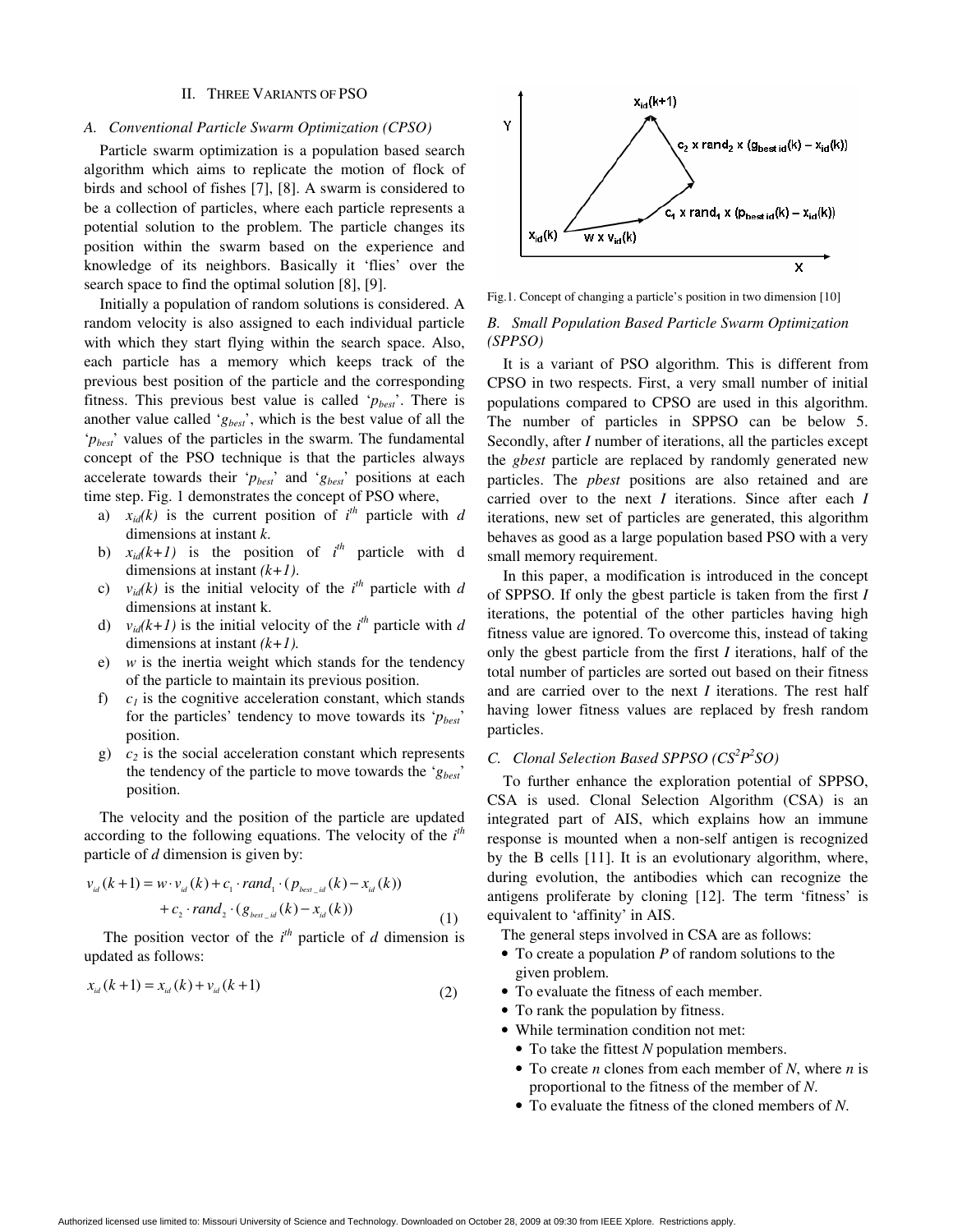- To mutate each clone inversely proportionally to its fitness.
- Given *P* and the mutated clones, to choose the best *P* members and form a new population*.*

In the  $CS<sup>2</sup>P<sup>2</sup>SO$  algorithm proposed in this paper, CSA is applied on the best fit particles selected after *I* iterations of PSO. If the initial population size is *P*, then CSA is applied on *N=P/2* best fit particles. The number of clones generated is given by the following equation:

$$
N_c = \sum_{i=1}^{N} round\left(\frac{B*N}{i}\right)
$$
 (3)

- $N =$  Total number of particles to be cloned. In terms of CSA it is the number of antibodies.
- $B =$  Cloning index. By varying this parameter, number of clones can be regulated.
- $i = 1$  for highest fitness. In terms of CSA it is the highest affinity. The second highest affinity is 2 and so on.

 $N_c$  = The entire population size after cloning.

This new set  $C$  of  $N_c$  number of cloned antibodies are then put through a mutation process in such a way that the best fit clone will have least mutation. This is done by setting a mutation rate  $(\alpha)$  for each clone which is given by the following equation:

$$
\alpha = \exp(-\rho) \tag{4}
$$

where,  $\rho$  is the affinity of that clone. In this paper, the target oriented mutation as described in [5] is adopted, which is represented by the following equation:

$$
C^* = C + \alpha^* \, rand \, ^*C + \alpha^* \, rand \, ^* (C - ghost) \tag{5}
$$

In the above equation

 $C^*$  = mutated version of the clone *C* of set *C*.

These mutated clones form a new set termed as set *C \** . The cloning and mutation applied on the best fit particles of PSO increases the exploration potential of the algorithm near the vicinity of the fittest particles and distant regions from the less fit particles in the search space.

After cloning and mutation, the concept of regeneration of SPPSO is adopted. *P/2* numbers of randomly generated new particles are now added to the elements of set *C \** . *P/2* best fit particles obtained in the first *I* iterations are also added to the set  $C^*$ . Therefore, the number of elements of set  $C^*$  becomes  $N_c + P/2 + P/2 = N_c + P$ .

Now, from those  $N_c+P$  number of elements of set  $C^*$ , the fittest *P* particles are reselected for the next set of *I* iterations. The entire process is repeated until any termination criteria are met. The flowchart of the entire process is shown in Fig. 2.



Fig.2. Flowchart of CS<sup>2</sup>P<sup>2</sup>SO Algorithm

#### III. BENCHMARK FUNCTIONS

In this paper, four benchmark functions are used for optimization problem. The functions are: Sphere function, Rosenbrock's function, Rastrigin's function and Griewank's function. The mathematical expressions for the functions are as follows:

1) Sphere function:

$$
f_1(x) = \sum_{i=1}^{n} x_i^2 \qquad -5.12 \le x_i \le 5.12 \tag{6}
$$

2) Rosenbrock's function:

$$
f_2(x) = \sum_{i=1}^{n-1} 100 \cdot (x_{i+1} - x_i^2)^2 + (1 - x_i)^2
$$
  
- 2.048 \le x<sub>i</sub> \le 2.048 (7)

3) Rastrigin's function: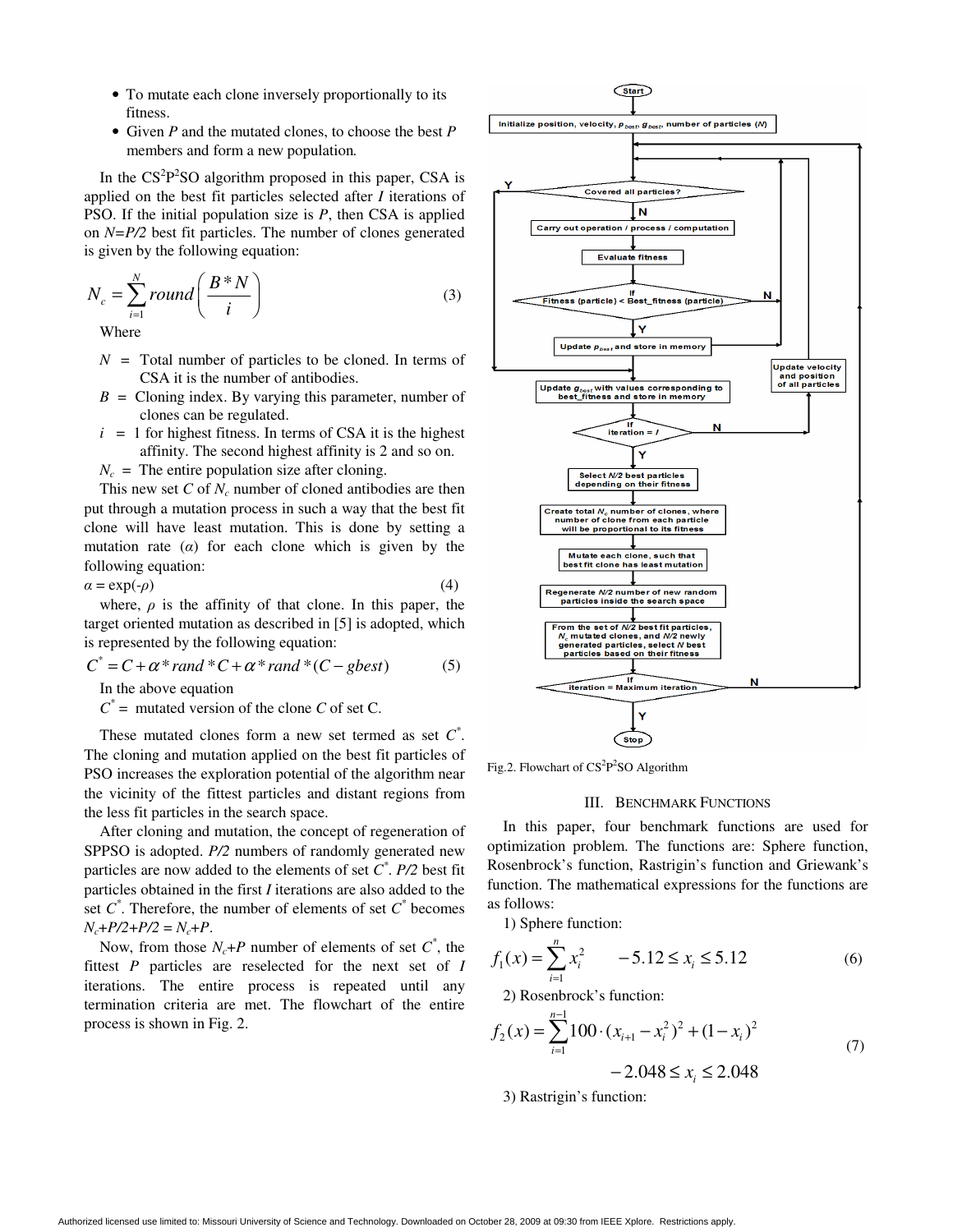$$
f_3(x) = 10 \cdot n + \sum_{i=1}^{n} (x_i^2 - 10 \cdot \cos(2 \cdot \pi \cdot x_i)) -5.12 \le x_i \le 5.12
$$
 (8)

4) Griewank's function:

$$
f_4(x) = \sum_{i=1}^{n} \frac{x_i^2}{4000} - \prod_{i=1}^{n} \cos\left(\frac{x_i}{\sqrt{i}}\right) + 1
$$
  
-600 \le x\_i \le 600

#### IV. EXPERIMENTAL SETTINGS

For each benchmark functions, there is an upper and a lower limit to each element as shown in  $(6) - (9)$ . The position and velocities of the particles are initialized symmetrically within that limit. The maximum and minimum values of the position and velocity are also constrained within the same limit. The initial range of particle position and velocities and their limits are shown in TABLE I.

In this paper, to study the performance of CPSO, SPPSO and  $CS<sup>2</sup>P<sup>2</sup>SO$  algorithms, the population size of 4, 10, 20 and 40 are examined. The small value of population size like 4 and 10 are taken to observe the effectiveness of the small population based algorithms like SPPSO and CS<sup>2</sup>P<sup>2</sup>SO. For each population size, the dimension of 5, 10, 20, 30 and 50 are considered. As the dimension of the problem increases, the number of iterations is also increased proportionally. The number of iterations corresponding to the dimensions is given in TABLE II.

| <b>TABLE</b> I                                                 |
|----------------------------------------------------------------|
| INITIAL RANGE AND UPPER AND LOWER LIMITS OF PARTICLE POSITIONS |
| AND VELOCITIES                                                 |
|                                                                |

| Function | Initial range and upper and lower limits |  |  |  |
|----------|------------------------------------------|--|--|--|
| S        | of particle positions and velocities     |  |  |  |
|          | $-5.12/5.12$                             |  |  |  |
| T2       | $-2.048/2.048$                           |  |  |  |
| T3       | $-5.12/5.12$                             |  |  |  |
|          | $-600/600$                               |  |  |  |

TABLE II NUMBER OF ITERATIONS CORRESPONDING TO NUMBER OF DIMENSIONS

| Dimension | Iterations |
|-----------|------------|
| 5         | 500        |
| 10        | 1000       |
| 20        | 2000       |
| 30        | 3000       |
| 50        | 5000       |

#### V. RESULTS

In this paper, CPSO, SPPSO and  $CS<sup>2</sup>P<sup>2</sup>SO$  algorithms are used to find out the minimum of the four benchmark functions. All those four benchmark functions have their minimum values equal to zero. The constants  $w$ ,  $c<sub>1</sub>$  and  $c<sub>2</sub>$  of the algorithm are taken respectively as 0.8, 2 and 2. The cloning index (*B*) of  $CS^2P^2SO$  algorithm is taken equal to 1. For each population size and dimension, all the algorithms

are run for 50 times and the mean and standard deviation of minimal fitness for those 50 independent runs are presented in TABLE III – VI. The value 0 in the tables stands for  $1 \times$  $10^{-323}$ , since the performance is studied in Matlab.

# *A. Sphere Function*

TABLE III shows the results obtained with the three algorithms for the sphere function. It is observed that for CPSO algorithm, the performance becomes poorer for smaller population size. Also, for a fixed population size, as the dimension of the problem increases, the result deteriorates. The same trend is observed for SPPSO with small population size like 4 and 10. But with higher population size, the trend is reversed. With population size 20 and 40, with the increasing number of dimension, the performance of SPPSO improves. This is because, as the number of particles increases, the performance of the SPPSO algorithm is more dependent on the number of iterations than the number of dimensions. Same is the case with  $CS<sup>2</sup>P<sup>2</sup>SO$ . But this trend is observed for all population sizes of  $CS<sup>2</sup>P<sup>2</sup>SO$ . Also, with very small population size,  $CS<sup>2</sup>P<sup>2</sup>SO$ reaches too close to the global minima compared to the other two algorithms. As a whole, the performance of  $CS<sup>2</sup>P<sup>2</sup>SO$  is much better than CPSO and SPPSO. Though, it is worth mentioning that the performance of SPPSO is quite better than CPSO algorithm.

#### *B. Rosenbrock's Function*

 TABLE IV shows the results obtained with the three algorithms for Rosenbrock's function. Among all the four functions tested in this paper, this is the toughest one to optimize. So, none of the three could reach 0 for this function. A similar trend is observed for all the functions. With the increase in dimension the performance is deteriorated for a fixed population size and for a fixed value of dimension, the performance improves with larger population size. But as a whole, the  $CS<sup>2</sup>P<sup>2</sup>SO$  reaches more close to the global minima compared to the other two algorithms and just like the sphere function, the overall performance of SPPSO is better than CPSO algorithm.

#### *C. Rastrigin's Function*

The results for Rastrigin's function with these three algorithms are presented in TABLE V. In case of Rastrigin's function again, the performance of all the three algorithms becomes poorer with the increase in dimension of the problem. With smaller dimension like 5 and 10, only SPPSO and  $CS<sup>2</sup>P<sup>2</sup>SO$  could reach the global minima. Whereas, CPSO fails to reach the global minima even with large number of particles. It is also found that the performance of all the algorithms improves with the increase in the number of particles. Here again, the proposed  $CS<sup>2</sup>P<sup>2</sup>SO$  algorithm defeats the performance of the other two as a whole.

## *D. Griewank's Function*

For Griewank's function, the proposed  $CS<sup>2</sup>P<sup>2</sup>SO$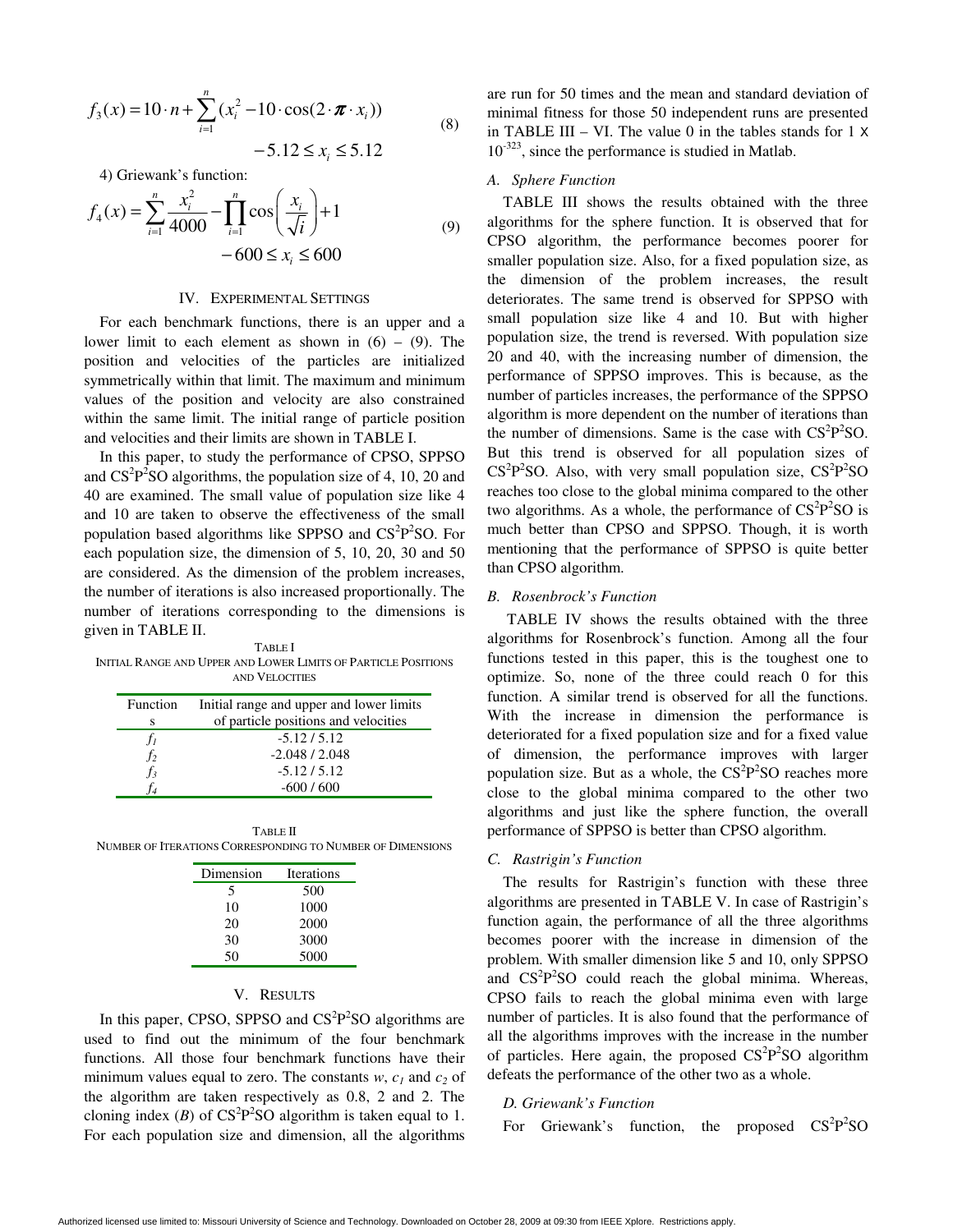algorithm outperforms the other two algorithms. TABLE VI shows that, except for the first case, the  $CS<sup>2</sup>P<sup>2</sup>SO$  could find out the global minima in all the other cases. SPPSO also performed much better than CPSO and with larger population size it also could reach the global minima in many cases. But with small population size like 4 and 10, it

has shown the similar trend like CPSO, where the increase in dimension deteriorated its performance.

From all the results, it is clearly observed that  $CS<sup>2</sup>P<sup>2</sup>SO$  is a superior algorithm with respect to CPSO and SPPSO and SPPSO is again much more efficient than the CPSO algorithm.

| Pop | Dim | <b>Iter</b> | <b>CPSO</b>                       | <b>SPPSO</b>                      | $CS^2P^2SO$                 |
|-----|-----|-------------|-----------------------------------|-----------------------------------|-----------------------------|
| 4   | 5   | 500         | $0.0358 \pm 0.0923$               | $6.2745e-004\pm0.0022$            | 5.2257e-094±3.4848e-093     |
|     | 10  | 1000        | $0.3535\pm0.6114$                 | $0.0141 \pm 0.0267$               | $1.2432e-194\pm 0$          |
|     | 20  | 2000        | 2.0759±3.3189                     | $0.0672\pm0.0997$                 | $0\pm 0$                    |
|     | 30  | 3000        | $3.8765 \pm 5.4501$               | $0.1252\pm0.2054$                 | $0\pm 0$                    |
|     | 50  | 5000        | $8.1027 + 9.6008$                 | $0.1629 \pm 0.2656$               | $0\pm 0$                    |
|     | 5   | 500         | $6.0695e-006\pm1.3267e-005$       | $1.2035e - 008 \pm 8.5103e - 008$ | $1.9445e-115\pm1.0663e-114$ |
|     | 10  | 1000        | $0.0061 \pm 0.0104$               | $9.8435e-007\pm4.5211e-006$       | $2.7056e-221\pm 0$          |
| 10  | 20  | 2000        | $0.0688 \pm 0.0619$               | 2.9281e-005±1.0830e-004           | $0\pm 0$                    |
|     | 30  | 3000        | $0.1062\pm0.1246$                 | $1.0053e-004\pm2.008e-4$          | $0\pm 0$                    |
|     | 50  | 5000        | $0.1748 \pm 0.1930$               | $7.1247e-004\pm0.0015$            | $0\pm 0$                    |
|     | 5   | 500         | 7.5677e-009±2.6258e-008           | $3.0119e-017\pm1.1224e-016$       | 5.4997e-140±2.0788e-139     |
|     | 10  | 1000        | 2.4631e-005±4.5470e-005           | $6.005e-092\pm2.1055e-089$        | $1.0631e-238\pm0$           |
| 20  | 20  | 2000        | $0.0028 \pm 0.0034$               | $0\pm 0$                          | $0\pm 0$                    |
|     | 30  | 3000        | $0.0072 \pm 0.0142$               | $0\pm 0$                          | $0\pm 0$                    |
|     | 50  | 5000        | $0.0175 \pm 0.0264$               | $0\pm 0$                          | $0\pm 0$                    |
|     | 5   | 500         | $9.1267e - 013 \pm 5.3383e - 012$ | 4.4088e-043±2.0986e-040           | $7.3079e-173\pm0$           |
| 40  | 10  | 1000        | $3.0231e-010\pm7.9719e-010$       | $1.9116e-137\pm7.0016e-131$       | $0\pm 0$                    |
|     | 20  | 2000        | 3.0788e-005±1.0225e-004           | $0\pm 0$                          | $0\pm 0$                    |
|     | 30  | 3000        | $1.3041e - 004 \pm 3.0829e - 004$ | $0\pm 0$                          | $0\pm 0$                    |
|     | 50  | 5000        | $0.0013 \pm 0.0022$               | $0\pm 0$                          | $0\pm 0$                    |

 $\mbox{TABLE III}$ EMPIRICAL EVALUATION WITH SPHERE FUNCTION

TABLE IV EMPIRICAL EVALUATION WITH ROSENBROCK'S FUNCTION

| Pop            | Dim                     | <b>Iter</b> | <b>CPSO</b>                     | <b>SPPSO</b>                | CS <sup>2</sup> P <sup>2</sup> SO |
|----------------|-------------------------|-------------|---------------------------------|-----------------------------|-----------------------------------|
| $\overline{4}$ | $\overline{\mathbf{5}}$ | 500         | $3.573 \pm 1.2388$              | 2.1004±1.2784               | $0.6236 \pm 1.3384$               |
|                | 10                      | 1000        | 13.2878±8.6942                  | 8.8783±1.2904               | 5.7806±0.8585                     |
|                | 20                      | 2000        | 80.6819±159.5915                | 21.5738±13.1241             | 16.3986±1.2930                    |
|                | 30                      | 3000        | 212.9937±379.0389               | 34.4495±26.5418             | 38.5545±60.1895                   |
|                | 50                      | 5000        | 147.9860±134.8622               | 51.8723±6.2789              | 46.7094±1.0035                    |
|                | 5                       | 500         | $0.8605 \pm 1.1513$             | $0.1418 + 0.5352$           | $0.0028 \pm 0.0174$               |
|                | 10                      | 1000        | $8.0107 \pm 1.4503$             | $6.8367\pm0.8227$           | $2.4736\pm0.6016$                 |
| 10             | 20                      | 2000        | 19.4184±1.7785                  | 18.0174±0.5327              | 13.4540±1.0880                    |
|                | 30                      | 3000        | $30.7021 \pm 2.5543$            | 28.2339±0.4855              | 23.4158±0.9667                    |
|                | 50                      | 5000        | $61.4223 \pm 59.4165$           | 48.2705±0.3529              | 47.1548±25.3963                   |
|                | 5                       | 500         | $0.1051\pm0.5340$               | $0.0031 \pm 0.0075$         | 3.1651e-006±1.0331e-005           |
|                | 10                      | 1000        | $6.0174 \pm 1.7675$             | 3.8874±0.8674               | $0.1561\pm0.1546$                 |
| 20             | 20                      | 2000        | $18.0331 \pm 0.7738$            | 17.0026±0.7226              | 10.9298±0.8772                    |
|                | 30                      | 3000        | 28.3921±0.7609                  | 27.6723±0.4342              | 20.8543±0.7007                    |
|                | 50                      | 5000        | 48.5627±0.6230                  | 47.9326±0.4867              | 40.4494±0.7457                    |
|                | 5.                      | 500         | $4.6846e -006 \pm 1.2703e -005$ | $5.2083e-005\pm1.1492e-004$ | 1.4730e-007±4.6889e-007           |
| 40             | 10                      | 1000        | 1.3938±.9597                    | $0.7910\pm0.4610$           | 4.1489e-004±5.2973e-004           |
|                | 20                      | 2000        | 15.6658±0.9161                  | 14.5996±0.7987              | 7.4380±0.6659                     |
|                | 30                      | 3000        | 27.1107±0.9077                  | 26.1223±0.5583              | $17.5123 \pm 0.6171$              |
|                | 50                      | 5000        | 47.4902±0.7140                  | $47.1161\pm0.4736$          | 36.0883±5.2433                    |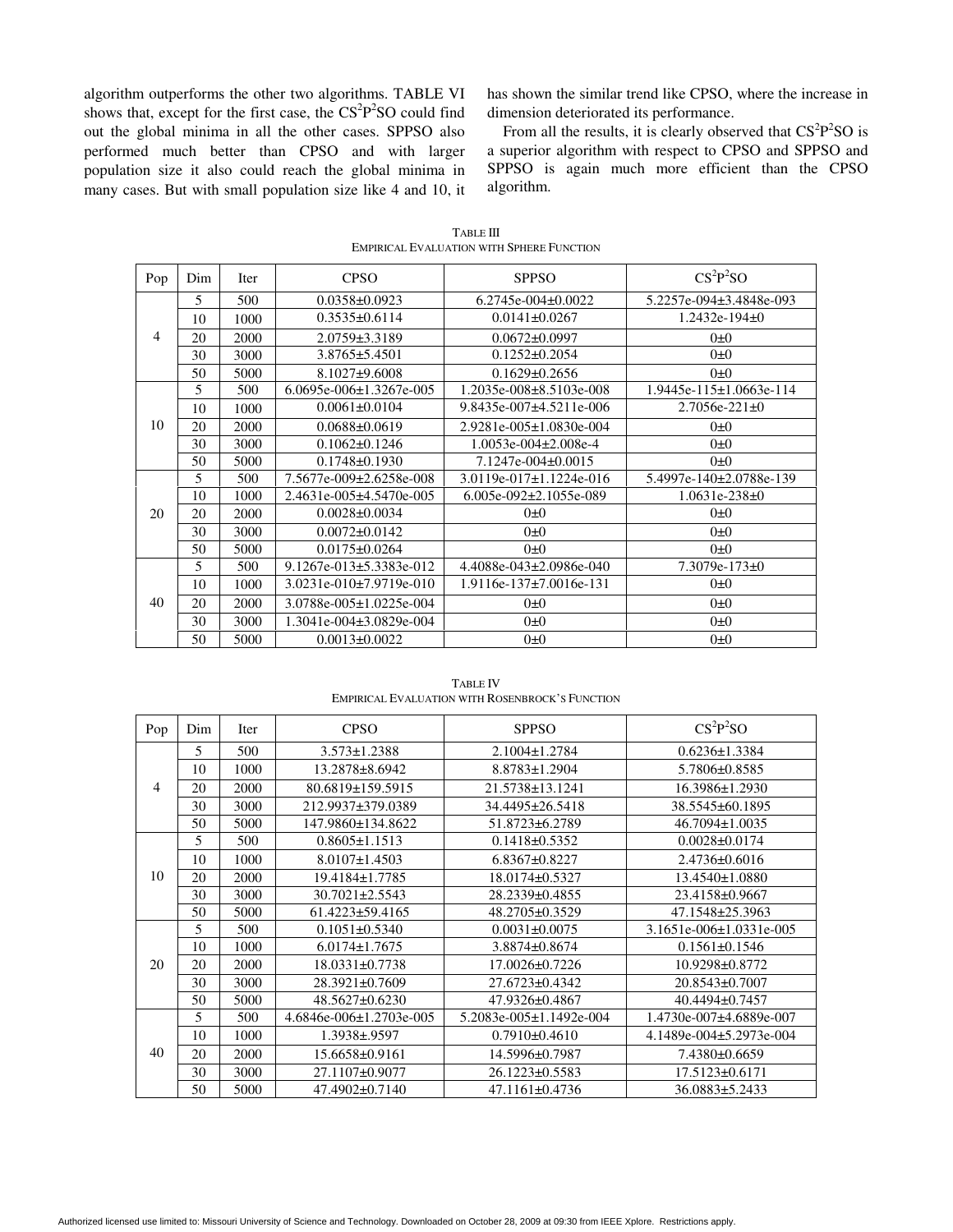| Pop            | Dim | Iter | <b>CPSO</b>           | <b>SPPSO</b>          | $CS^2P^2SO$          |
|----------------|-----|------|-----------------------|-----------------------|----------------------|
| $\overline{4}$ | 5   | 500  | 5.8375±6.7676         | 7.3452e-004±0.0046    | $0\pm 0$             |
|                | 10  | 1000 | 22.4120±13.8968       | 5.0709±10.0228        | $0\pm 0$             |
|                | 20  | 2000 | 64.8506±34.5624       | 17.7888±16.5961       | $2.5807 \pm 10.7953$ |
|                | 30  | 3000 | 109.9306±50.6274      | $46.0021 \pm 48.1055$ | 41.2974±51.7347      |
|                | 50  | 5000 | 209.3168±85.5259      | 77.2140±71.9877       | 65.3541±67.7070      |
|                | 5   | 500  | $1.5346 \pm 1.9510$   | $0\pm 0$              | $0\pm 0$             |
|                | 10  | 1000 | 8.9340±8.2079         | $0.1001 \pm 0.7079$   | $0\pm 0$             |
| 10             | 20  | 2000 | 28.3200±18.1632       | $7.6967 \pm 13.3970$  | 5.9396±24.0424       |
|                | 30  | 3000 | 45.0533±28.9457       | 22.5795±25.1284       | 20.6453±40.8826      |
|                | 50  | 5000 | 86.5298±47.7625       | 59.6761±58.2144       | 56.1673±52.0211      |
|                | 5   | 500  | $0.4852\pm0.8851$     | $0\pm 0$              | $0\pm 0$             |
|                | 10  | 1000 | 4.5907±7.3045         | $0\pm 0$              | $0\pm 0$             |
| 20             | 20  | 2000 | 13.2754±12.5268       | 1.9850±6.9772         | $1.6355 \pm 10.3252$ |
|                | 30  | 3000 | 33.3506±23.3966       | 27.8003±29.1451       | 13.7279±34.6677      |
|                | 50  | 5000 | 59.6130±38.7065       | 54.4762±59.3441       | 49.6343±70.8699      |
|                | 5   | 500  | $0.1602 \pm 0.7346$   | $0\pm 0$              | $0\pm 0$             |
| 40             | 10  | 1000 | $0.8368 \pm 2.0053$   | $0\pm 0$              | $0\pm 0$             |
|                | 20  | 2000 | $12.2509 \pm 13.4430$ | $1.0765 \pm 5.3408$   | $0\pm 0$             |
|                | 30  | 3000 | $16.4441 \pm 13.7541$ | 11.1707±17.6943       | $6.3069 \pm 23.6262$ |
|                | 50  | 5000 | 40.8122±36.0842       | 37.7112±54.3281       | 30.7652±52.6359      |

TABLE V EMPIRICAL EVALUATION WITH RASTRIGIN'S FUNCTION

TABLE VI EMPIRICAL EVALUATION WITH GRIEWANK'S FUNCTION

| Pop            | Dim | Iter | <b>CPSO</b>          | <b>SPPSO</b>           | $CS^2P^2SO$                       |
|----------------|-----|------|----------------------|------------------------|-----------------------------------|
| $\overline{4}$ | 5   | 500  | $0.4821 \pm 0.7154$  | $0.0380\pm0.0844$      | $4.3379e - 012 \pm 3.0592e - 011$ |
|                | 10  | 1000 | 2.7484±3.3059        | $0.2614\pm0.3975$      | $0\pm 0$                          |
|                | 20  | 2000 | $6.4642\pm7.2139$    | $0.6217\pm0.6726$      | $0\pm 0$                          |
|                | 30  | 3000 | $16.1641\pm20.5914$  | $0.8123 \pm 0.9498$    | $0\pm 0$                          |
|                | 50  | 5000 | 26.6433±36.9285      | $1.3777 \pm 1.5033$    | $0\pm 0$                          |
|                | 5   | 500  | $0.1612\pm0.1909$    | $0\pm 0$               | $0\pm 0$                          |
|                | 10  | 1000 | $0.4881\pm0.3428$    | $0\pm 0$               | $0\pm 0$                          |
| 10             | 20  | 2000 | $0.9875 \pm 0.07799$ | $0.0239 \pm 0.0937$    | $0\pm 0$                          |
|                | 30  | 3000 | $1.3824 \pm 0.0384$  | $0.0663 \pm 0.1583$    | $0\pm 0$                          |
|                | 50  | 5000 | 1.2783±1.0717        | $0.0919\pm0.2027$      | $0\pm 0$                          |
|                | 5   | 500  | $0.0411\pm0.0850$    | $0\pm 0$               | $0\pm 0$                          |
|                | 10  | 1000 | $0.1526 \pm 0.1938$  | $0\pm 0$               | $0\pm 0$                          |
| 20             | 20  | 2000 | $0.4806 \pm 0.4363$  | $1.9227e-004\pm0.0014$ | $0\pm 0$                          |
|                | 30  | 3000 | $0.5568 \pm 0.4953$  | $0.0024\pm0.0168$      | $0\pm 0$                          |
|                | 50  | 5000 | $0.6222 \pm 0.5320$  | $0.0144\pm0.0585$      | $0\pm 0$                          |
|                | 5   | 500  | $0.0111 \pm 0.0382$  | $0\pm 0$               | $0\pm 0$                          |
| 40             | 10  | 1000 | $0.0524 \pm 0.0969$  | $0\pm 0$               | $0\pm 0$                          |
|                | 20  | 2000 | $0.0667 \pm 0.1531$  | $0\pm 0$               | $0\pm 0$                          |
|                | 30  | 3000 | $0.1132\pm0.2061$    | $0\pm 0$               | $0\pm 0$                          |
|                | 50  | 5000 | $0.1762 \pm 0.2793$  | $0\pm 0$               | $0\pm 0$                          |

# VI. CONCLUSION

This paper proposes a hybrid optimization algorithm,  $CS<sup>2</sup>P<sup>2</sup>SO$ , which uses the concept of clonal selection and small population based particle swarm optimization. A modified version of SPPSO algorithm is used in this paper and the exploration capacity is enhanced with the application

of cloning and mutation operations. The advantage of the proposed algorithm is that, since it uses a very small population size, the memory requirement is very low. Simultaneously, due to the use of the regeneration concept and the application of clonal selection, the algorithm can easily escape from local minima. The performance of the proposed  $CS^2P^2SO$  algorithm is observed for four